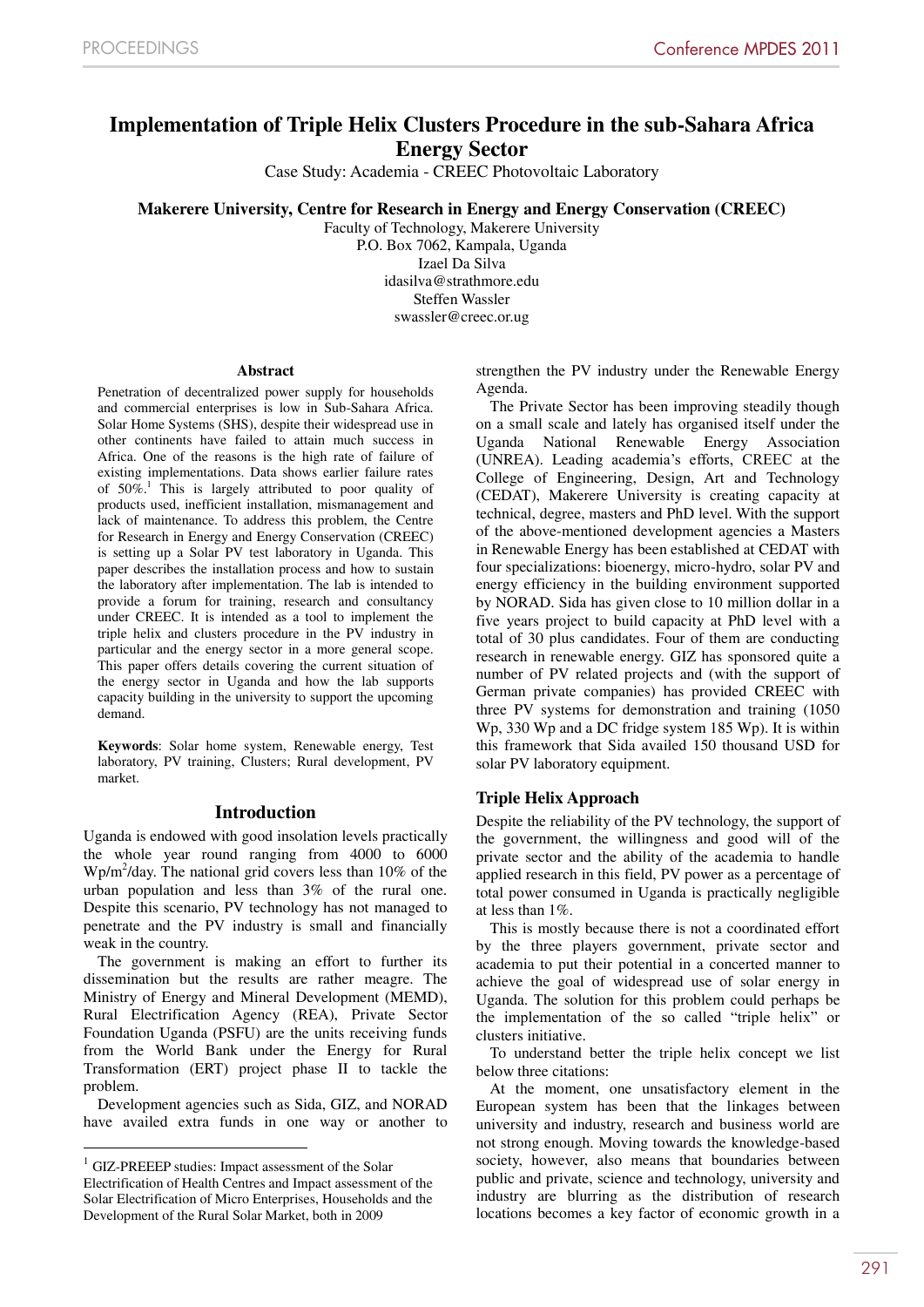knowledge-based economy. Knowledge has become to a growing extent a potential product that can be exploited on the market, which means the industrialisation of the production of scientific knowledge.<sup>2</sup>

Universities and firms are in growing extent assuming each other's tasks, and, as the university crosses traditional boundaries in developing new linkages to industry, it has to devise the connections between research, teaching, and economic development. Within industry, questions are raised about what should be located inside the firm, between firms, or among firms, universities, and government institutions. Are the firms willing to support basic research or is better to leave this task to the universities? What is the role of government given the need for technological innovation in international, national and regional development?.<sup>3</sup>

This mode of thinking - referred as 'triple helix' - is beneficial especially for the 'hard sciences', in which basic and applied research can be organised according to the triple helix model. However, in the field of humanities and social sciences, anything comparable to the technology centres has not yet been established, even though there are some efforts in that direction. Today the life sciences are a good example of a field where the cooperation between state, universities and a specific industrial cluster is a prerequisite for generating innovations. Universities are needed for the basic research, and they collaborate in R&D with the enterprises for the development of practical applications in specially designed environments (science parks etc.) funded largely by national governments but extracting also a lot of other funding. These installations have the capacity to employ a large amount of experts with postgraduate qualifications in different disciplines.<sup>4</sup>

An example of a successful triple helix implementation is Silicon Valley, where the government has provided land, financing mechanisms, tax holidays and suitable policies to allow the private sector to thrive - in this specific case on the IT industry.

On its side, the private sector (Dell, HP, Oracle, Intel, Microsoft, etc) do what they know best, which is production of reliable computers and software produced in a sustainable and efficient manner.

The very needs of the industry, powered by the created market, generate the need for the academia which in this case comprises of ICT professionals who are given all facilities to do R&D and product development to further boost the industry.

Government, industry and academia all profit as taxes are collected on sales of goods, revenue is generated and

 $\overline{a}$ 

knowledge is developed within a suitable research environment.

Nevertheless, this is not the whole story. The greatest beneficiaries of this cluster program are the consumers who can buy good and reliable computers - tools to empower them as individuals and provides a platform for them to play a meaningful role in society.

This comparison of solar PV dissemination in Africa with Silicon Valley may look a bit farfetched but it is not. Actually any business can be implemented using the triple helix concept. It is replicable and up-scalable.

As a matter of fact, there is a project sponsored by Sweden to start 1000 different clusters in Africa. It is called "Lighting 1000 cluster fires by 2010".<sup>5</sup>

This shows that the dissemination of solar PV equipment for decentralized power supply in Africa can very well benefit from this triple institutions business approach. What follows in this study is a description of the three "partners" meant to change the face of Africa in terms of renewable energy utilization and people's living standards. We shall start by describing the unit in charge of knowledge management, innovation creation and validation of product which we call generically academia. This will be followed by details on the Government of Uganda and finally the private sector.

# **CREEC**

The Centre for Research in Energy and Energy

Conservation is a research, consultancy and training organisation based at the College of Engineering, Design, Art and Technology (CEDAT), Makerere University. CREEC was founded in 2001 with the goal of developing into a centre of excellence in energy for Uganda and the entire East African Region.

Its goal is to create capacity in all fields related to energy with a special focus on the following areas:

- Energy management
- Pico hydropower
- Solar photovoltaic (PV)
- Bioenergy

Its aim is to develop technologies and systems that have a direct, positive impact on people's everyday lives. Along these lines, CREEC promotes technology transfer from researchers to society through pilot project implementation, training programmes and public awareness initiatives. This is done in order to bridge the missing link between researchers, the business community, funding agencies and the general public.

# **CREEC has a threefold mission:**

- Research The centre has access to experts in the various fields of energy at PhD level. It participates in regional and international research initiatives, such as joint Master and PhD projects with renowned universities abroad.
- Training CREEC offers training courses to professionals who wish to improve their practical knowledge in photovoltaic installation, picohydro systems, bioenergy and energy

-

 $2$  Etzkowitz, H. & Leydesdorff, L. 1995: The Triple Helix: University - industry - government relations. A laboratory for knowledge based economic development. *EASST Review. European Society for the Study of Science and Technology 14*(1): 18-36. <sup>3</sup> Jacob, M. 1997: Life in the Triple Helix: The contract

researcher, the university and the knowledge society. *Science Studies 10*(2): 35-49. <sup>4</sup> Ziman, J. 1994: *Prometheus Bound: Science in a dynamic* 

*steady state*. Cambridge University Press. Cambridge U.K. From http://finhert.utu.fi/ruse/helix.htm

<sup>5</sup> http://www.tci-network.org/news/card/208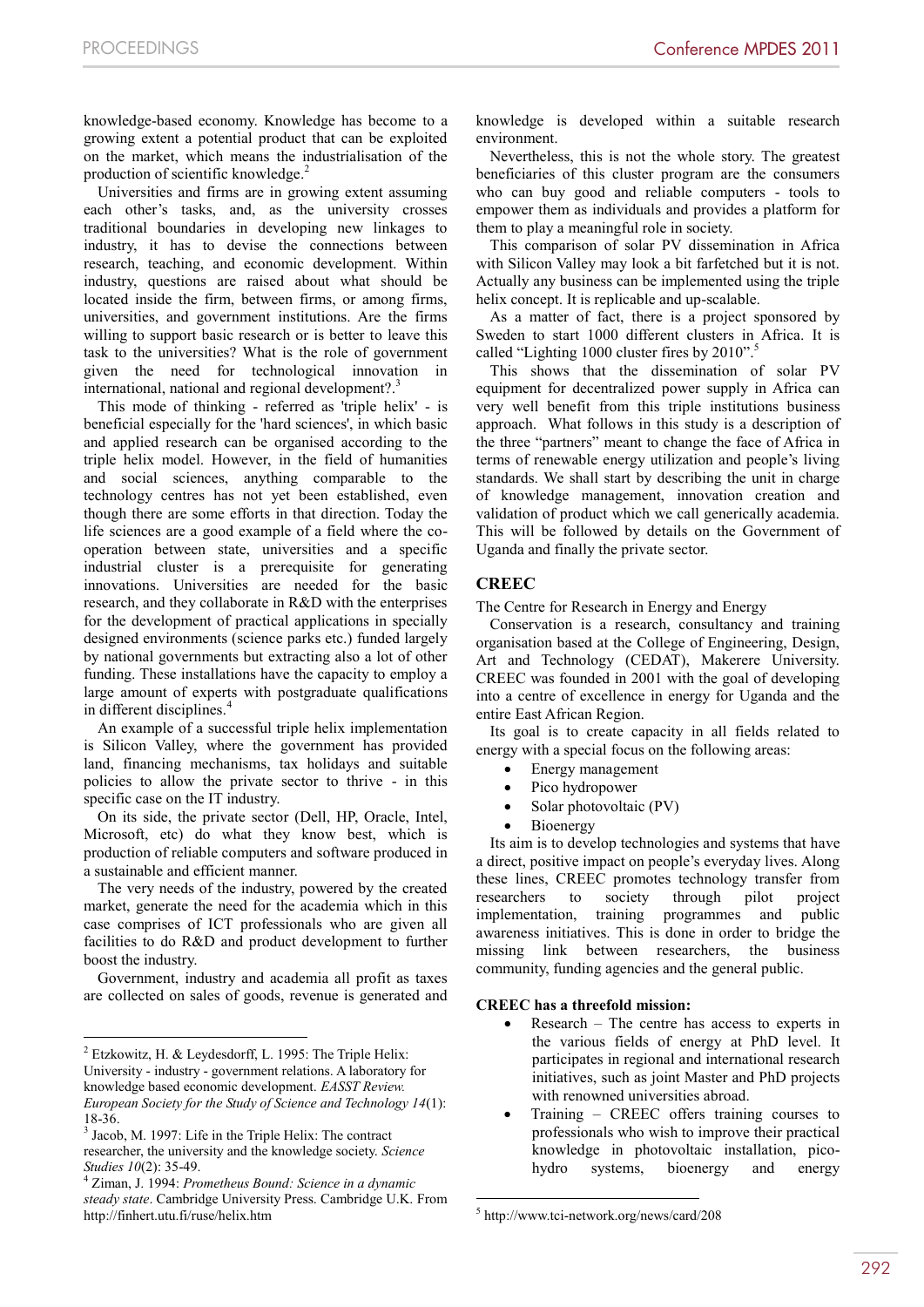management. Furthermore, CREEC's director, Dr. Izael Pereira da Silva, is the coordinator of the MSc Degree Programme in Renewable Energy in cooperation with the Norwegian University of Science and Technology (NTNU).

 Consultancy – Apart from energy auditing, experienced staff offers expertise on energy policy, small-scale energy project implementation, rural electrification programs and others.

Among many smaller projects, CREEC is currently implementing two large renewable energy projects:

1. Dissemination of energy efficient stoves:

CREEC won a grant from the World Bank's Biomass Energy Initiative for Africa (BEIA) to develop, produce and disseminate energy efficient stoves. In collaboration with Prof. Paul Anderson from the U.S. CREEC will promote the existing TopLit UpDraft (TLUD) stove, which will be produced locally and disseminated in rural Uganda. Supported by GIZ, a facility called Bioenergy Research Centre has been established that is well equipped to conduct biomass research. For example, CREEC owns the only Portable Emission Measurement System (PEMS) in Africa; this is being used to measure emissions from cookstoves.

2. Millennium Science Initiative (MSI):

Dr. Izael Pereira da Silva, CREEC's director, is the Principal Investigator of the interdisciplinary research project "Rural Electrification in Uganda Increasing Access to Modern Types of Energy" which is sponsored by the Uganda National Council for Science and Technology (UNCST). This research project focuses on the implementation of renewable energy systems, GIS mapping and business modelling. Because CREEC is linked to Makerere University and thus has at its disposal a large number of lecturers, undergraduate and graduate students, it can develop the role of knowledge management and capacity building to strengthen the renewable energy sector not only in Uganda but also in the whole of East Africa.

# **CREEC's PV Laboratory**

Many solar laboratories have been built in Africa but most of them have failed because technicians were not familiar with equipment and/or because income generating activities were not defined as a critical output of the laboratories. In order to avoid this, CREEC plans to establish cooperation with the Government of Uganda and solar PV dealers to create business for the lab. This is done on the spirit of collaboration mentioned above. Possible ways to sustain the lab are:

 Cooperation with the Uganda National Bureau of Standard (UNBS) to set up standards to be met by solar products entering the country. Use the laboratory to do labelling on their behalf. Labelling has been a very effective tool to enforce standards and fight counterfeit items coming into the market.

- Charging for independent solar PV equipment testing and consultancy for importers who wish to test prototypes/samples of equipment they plan to sell to the Ugandan market.
- Offering our practical expertise to train engineers at undergraduate and graduate levels to fill the market need.
- Train technicians from the private sector in all matters pertaining PV design, installation and maintenance
- Ensure the quality label of Lighting Africa by using Lighting Africa's test procedures and standards to test solar lanterns (pico-PV products)

Besides these activities CREEC will be able to generate income through the services rendered by the laboratory when it is used to provide tests to projects such as the one sponsored by the World Bank and the Uganda National Council for Science and Technology.

The initial set of equipment that the lab is acquiring is listed below:

- Luxmeter
- Photometer box
- Integrating Sphere with photometer
- Set calibration lamps
- Spectrophotometer with optical fiber
- DC supplies
- Multimeter
- Datalogger
- Battery charging and analyzing device
- PV module analyzer

Using the procedures developed by Fraunhofer ISE during the lamp-test with GIZ and published under Lighting Africa and quoted in MICRO ENERGY international<sup>6</sup>, the laboratory will be able to support implementation of Solar Home Systems (SHS) through:

- Demonstrating SHS Evaluating the quality of the whole SHS configuration e.g. checking how many Watt a panel actually delivers
- Unmasking illegal imitation systems
- Confirming manufacturers stated specifications
- Designing the system's configuration

Another goal for the laboratory is to set up a global network with other test facilities such as Joint Research Centre (JRC) in Ispra - Italy. Furthermore, the laboratory can be used to:

- Simulate different users' profiles
- Collect information about the long-term performance of SHS
- Compare the performances of different system configurations e.g. change the different load appliances, batteries, charge controllers and solar panels
- Check the potential effects on the systems of some uncommon usage practices e.g. bridging the battery

<sup>-</sup> $6$  The concept of solar home systems test facility; unpublished material. MICRO ENERGY international (www.microenergy-international.com)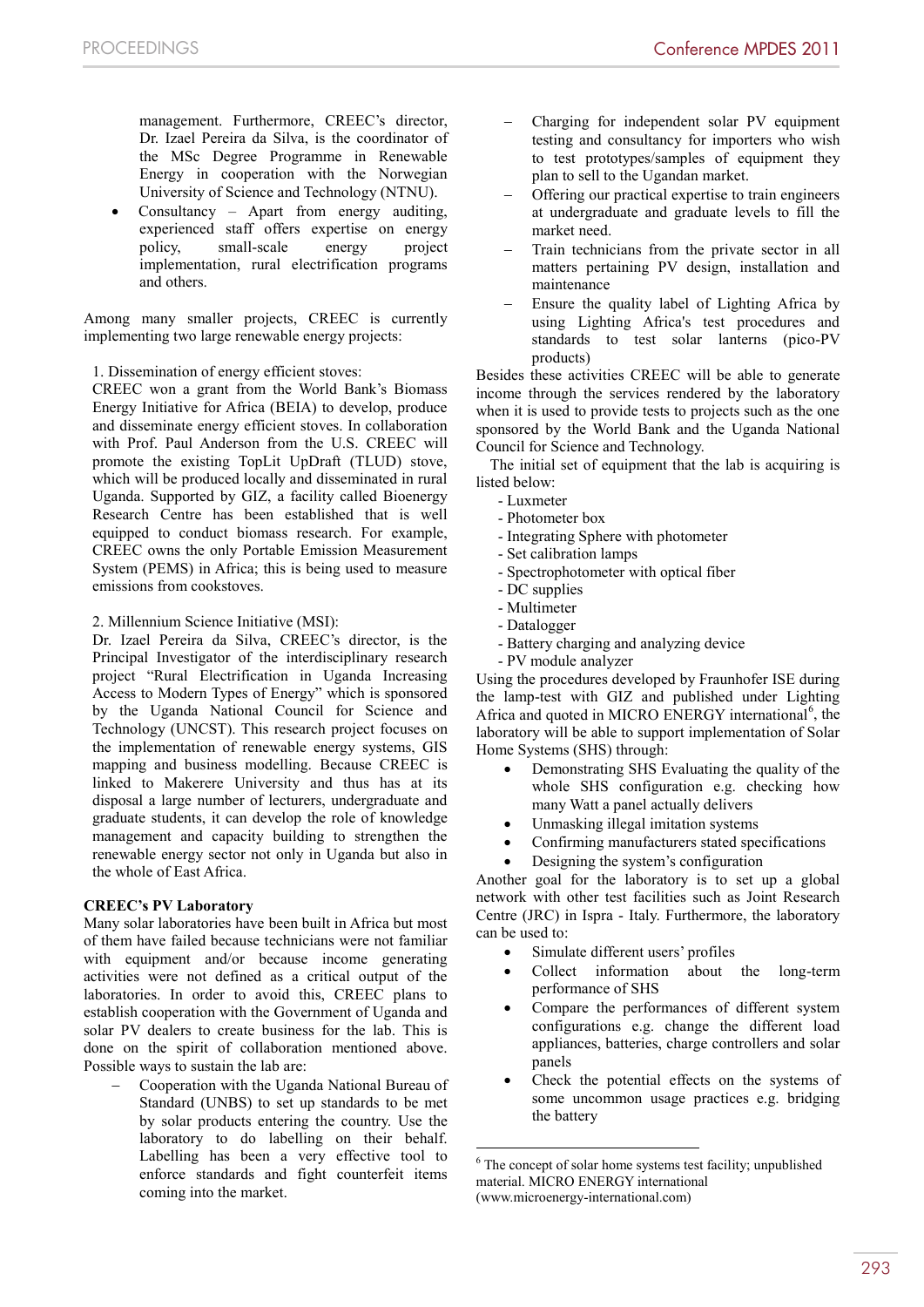The local test facility has to have the following features:

- It should be built of robust components
- The set-up and the operation should be clear to local technicians
- It can be used for training local technicians
- Running costs should be covered by its activity (cost-recovery approach)
- Check the performance of the whole SHS system as well as separate components
- Data analysis should be in line with international procedures
- Autonomous power supply to run the logging unit, especially to operate in the off-grid areas and the areas of unstable grid

An additional target of the laboratory is to involve electrical engineering students from CEDAT to work under the supervision of trained personnel in practical activities to enhance their training and awareness regarding renewable energy in general and solar PV technologies in particular.

This will definitely have a positive impact on the solar market in Uganda and is a typical win-win situation as students can work for small pay and thus help reducing the laboratory operational costs.

CREEC has an agreement with the CEDAT through which the college avails the centre with space, electricity, internet, water and security for free, further helping the lab to be self-sufficient.

#### **Case study: first tests done by the laboratory**

CREEC tested a solar system which was assembled in Uganda with as much local products as possible. These lights are meant to be sold in the rural and peri-urban areas and are designed to target the poor in those areas.

The LED lamps are also designed to be assembled where there is no access to electricity. For instance, the connections are made in such a way that they do not need soldering. A plastic bottle head forms the lampshade and works as the container for the electronic parts. The LEDs are inserted in a cushion covering the lamp.

This is a seemingly excellent idea of a product built by the poor for the poor without compromising quality. For this reason the manufacturer asked CREEC to test the prototype.

CREEC's test methodology focused on following measurements:

- Battery Discharging Test versus Lumen Output
- The discharging curves from the manufacturer's datasheet were verified by measuring the battery voltage drop over time while the lamp was switched on. During this experiment, the battery voltage and the current were continuously measured by data loggers. The lamp was lit inside of a dark box within which a light meter (luxmeter) measured light intensity. The measurement started with fully charged batteries and lasted until the battery was fully discharged.
- Charging test
- The battery voltage and the power provided by the PV panel during charging by sunlight were measured. The idea was to find out how long it

would take for the battery to be fully charged under several insolation conditions.

- Comparative Light Output test
- The light output of the lamp was measured and compared to the light output of a kerosene lamp and also a wax candle.
- IP rating test
- The degree of protection in accordance with EU standard DIN EN 60529 was used as a measure for the safety of the system.



Figure 1: Wiring Diagram of the LED lamp

The results of the test and the recommendations provided by CREEC can be used by the manufacturer to enhance dissemination of the product and to further improvements of the product.

This example shows clearly how a laboratory in Africa can help private sector people to test their products not only with regards to the technical aspects but also to show them which measures to take to provide the market with a successful product.

In the near future CREEC has plans to cooperate with UNBS to be able to test and label solar PV equipment on behalf of their institution.

# **Performance test of PV System**

CREEC was granted a solar PV system of 1050 Wp with a 600 Ah 24 V battery bank (14.4KWh). In January 2010 the control system was showing power available (SoC) at about 50% of the expected and the weather was sunny with almost no clouds.

The load attached to the system was way below its nominal size and there were no losses in cables or connections as the panels are at a maximum 5 meters from the battery bank which is about 5 meters from the load.

This became a puzzle which CREEC personnel took upon themselves to solve. Tests on each of the components were performed and it was found that the output from the six 175 Wp panels were not the expected. A visual inspection of the panels showed no defective parts nor stains which could have accounted for the weak output.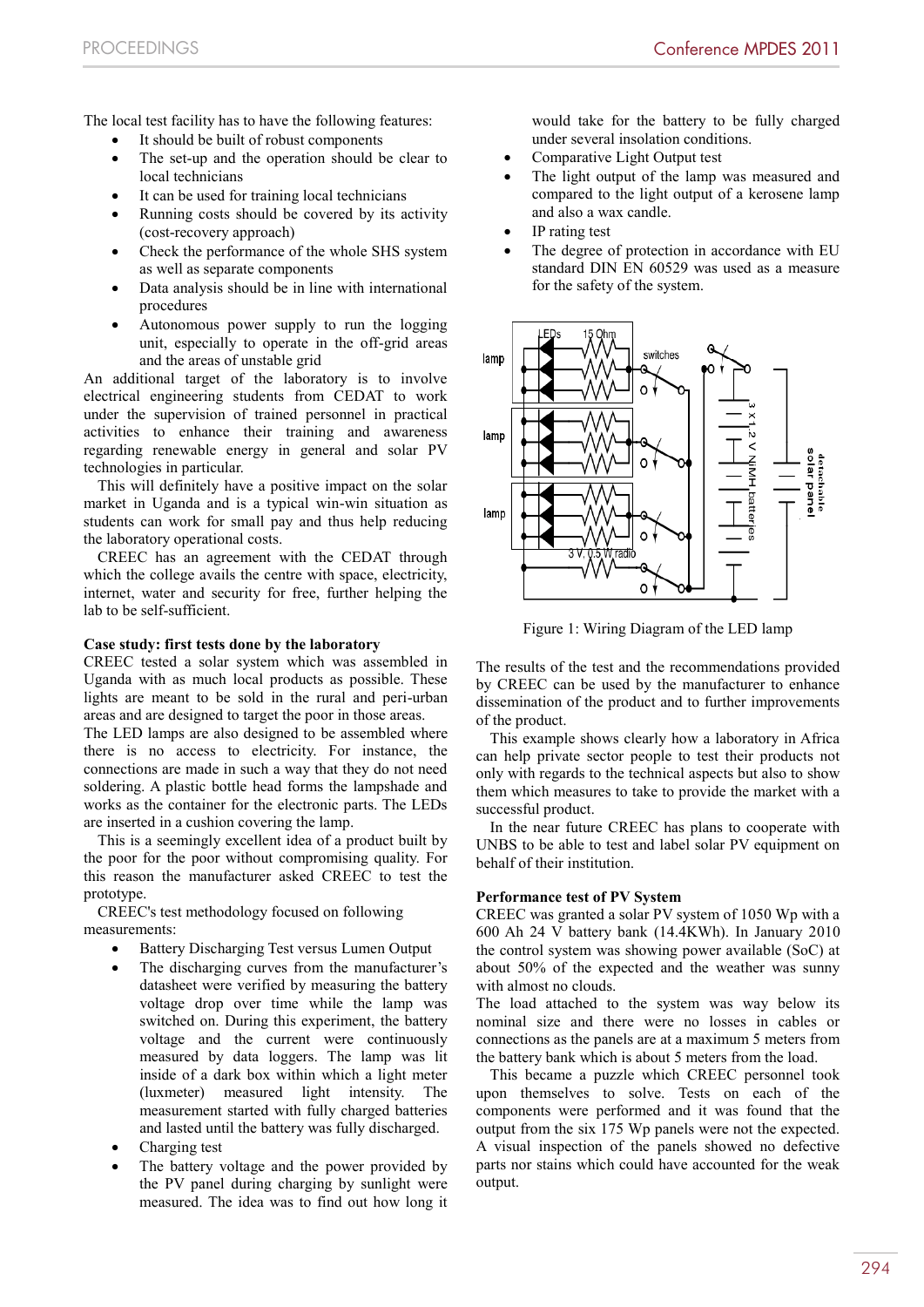One of the most conventional modes of installation of solar panels in Uganda is to secure them with an angle L shaped iron frame to prevent theft. It so happened that in this case the frame was not tightly attached to the panels and was thus creating shadow on a whole set of cells of the panels (see picture below).

A simple reduction of the size of the frame and a support placed under the panels resolved the problem totally. This is a typical issue which, left unchecked would make people in NGOs, users and even in government to come to the wrong conclusion that solar PV systems do not work in our region.

Again, the presence of well trained personnel with a set of well suited tools made it possible to solve this problem. CREEC has since then tried to disseminate this information so that all stakeholders are aware of this possible problem when installing solar PV systems.



Figure 2: Shadow at 3 pm due to the unsuitable frame

# **The Government of Uganda**

The Ministry of Energy and Mineral Development (MEMD) is very supportive of initiatives that foster the use of renewable energy.

Uganda is actually considered the most innovative country in the entire East Africa region when it comes to the electricity sector regulation. Things started changing in 1999 when Parliament approved the Electricity Act [6] by which the government monopoly of generation, transmission and distribution of electricity ceased. ESKOM manages the generation, transmission remained a government managed company (Uganda Electricity Transmission Company Ltd) and distribution was privatized and is now managed by a number of different companies. UMEME, which handles more than 90% of the power distribution in Uganda, is the biggest one in this field.

The government has published the Energy Policy  $Act'$ in 2002 and the Renewable Energy Policy<sup>8</sup> in 2007.

With the support of the World Bank it has established the Rural Electrification Agency (REA) to manage funds

 $^7$  Available on: www.era.or.ug/Pdf/Electricity\_Act.pdf  $^8$  The Energy Policy for Uganda, Ministry of Energy and

 $\overline{a}$ 

as well as implement and supervise activities aiming at provision of energy to rural areas (www.rea.or.ug).

One of the most important decisions of the government towards the dissemination of solar PV power systems in the country was the waiving of all taxes on importation of solar PV equipment. Even VAT was scrapped making these items a lot more affordable to the consumers.

From a capacity building view point the Government of Uganda has also created a department for Renewable Energy in the Ministry of Energy being run under a commissioner.

Following a decentralization trend the Ministry of Energy has also created a post of District Energy Officer. This position is to hold the portfolio of supporting at district level all projects and initiatives related to energy, rural electrification, and income generating programs using renewable sources of energy.

Lastly, the Uganda National Bureau of Standards (UNBS) has been working on setting up standards to avoid the proliferation of poor quality solar PV equipment in the market. This para-governmental institution has received support from development agencies to set up laboratories and to work on bringing their testing facilities to international levels, especially the ones related to electrical equipments.

One of the things which, although already spelt out in the Renewable Energy Policy document in 2007, has being set for implementation in November 2010 as per the document: "Uganda Renewable Energy Feed-in Tariff (REFIT); Phase 2; Guidelines 2010; Draft V4; 1st November  $2010^{9}$  is the feed-in-tariff for solar PV which has the government committed to pay USD 0.326 per kWh of solar PV generated energy up to a maximum of 2 MW.

As can be seen, the role government can play for the creation or strengthening of the energy sector is essential and without this player sustainable growth cannot be realised.

#### **The private sector**

<u>.</u>

Uganda's GDP ranks amongst the smallest in the whole world. Even when compared with other African countries it does not fare any better. More than half of the population live under the poverty level on less than one dollar a day. Recently, Uganda and four neighbouring countries (Kenya, Tanzania, Rwanda and Burundi) joined the East African Community, allowing free movement of people and goods. This brings some hope to the solar PV industry as the almost 130 million people in these five countries can make competitive importation of solar PV equipment from Europe and the USA more affordable.

Added to that, we recently had the birth of a new country with the split of Sudan into North and South Sudan. The newly created South Sudan with a population close to 10 million is a new market which will naturally be added to the East African Community one.

Mineral Development, 2002. Available on:

www.rea.or.ug/userfiles/EnergyPolicy%5B1%5D.pdf

<sup>9</sup> The Renewable Energy Policy for Uganda, Ministry of Energy and Mineral Development, 2007.Available on:

www.rea.or.ug/.../RENEWABLE%20ENERGY% 20POLIC9- 11-07.pdf